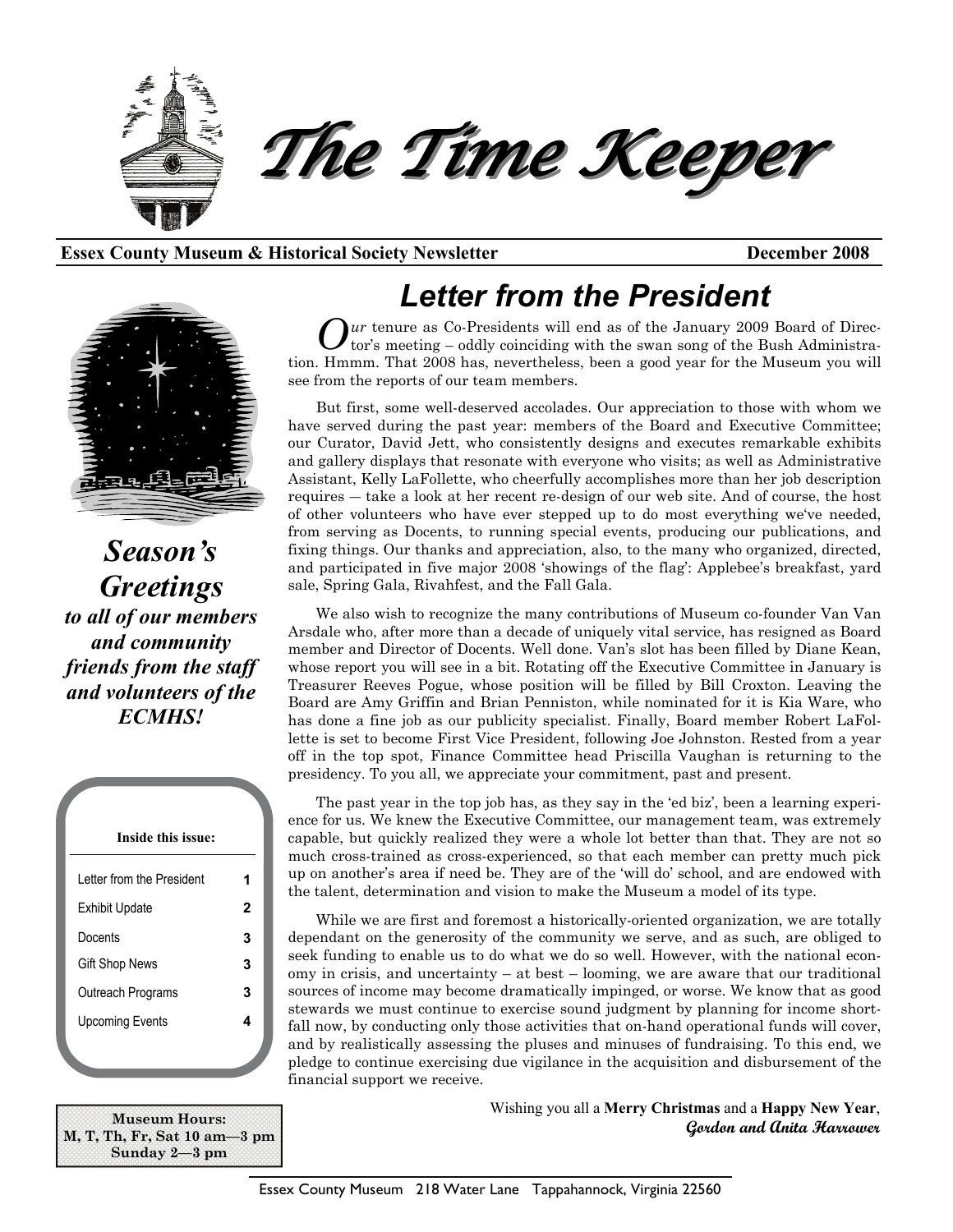## *Membership*

All of our members play a major role in supporting the Museum and Historical Society both financially and as volunteers and advocates. 2008 members have seen the benefits of membership explode! Benefits included: exciting exhibit openings with historical demonstrations and warm receptions, four quality publications, the Spring Gala at the Essex Inn and 10% discount at the gift shop. The two historical bulletins and the two newsletters are mailed each year to both current and previous year's members to allow members who pay after the first of the year to experience continuous benefits. The membership year is from January 1 until December 31. If you have not paid since 2007, you will be dropped from the membership mailing list in 2009. All museum events are open to the public except for the members' Spring G ala which is held annually at the Essex Inn in the month of May. If you are not sure of your membership status, please call 804-443-4690 and leave a message for Kelly LaFollette to call you or email her at admin@ecmhs.org Your membership dues assist in keeping the museum open, available to all, free of charge. Thank you in advance for returning the enclosed membership envelope as soon as possible. If you have family or friends in the community who are not members, or know of others who may be new to our community, please encourage them to join. Membership envelopes are always available at the Museum.

**Priscilla Vaughan**, Finance

#### *Fall Gala*

The first Fall Gala, held in October 2008, was attended by 95 people. Many thanks go to those who donated food and services. Special thanks to Alex Dillard for hosting the event at the Ritchie House, to the musicians from the TMUMC for the nights' entertainment, to Lewis Muse, auctioneer, to The Sycamore Restaurant, JavaJacks, Ken and Sandy Poundsberry and to the many business and private individuals who donated items for the auction. The evening netted \$6,000 to be used for operating costs at the Museum. In the Fall of 2009, the second Annual Fall Gala will be held. Be sure to look for details in the summer edition of the newsletter and in local newspapers. It will be another fun evening that you won't want to miss!

**Priscilla Vaughan**, Finance

#### *The Essex Civil War Sesquicentennial*

The 150<sup>th</sup> anniversary is upon us. In preparation for a 'fair, balanced and inclusive' commemoration, the 'Old Dominion', epicenter of the conflict, has created the Sesquicentennial of the American Civil War Commission.

Your Museum and Essex County have formed a local chapter to encourage your support and participation. Please call (804) 443-9900, if you have an interest, questions, stories, or family relics or artifacts.

**Reeves Pogue,** Chairman

#### *Exhibit Update*

We have been extremely fortunate to have some outstanding exhibits during 2008. Among them, "Homespun Treasurers: Quilts, Coverlets and Textiles", which opened with a reception that also featured live demonstrations of old-time spinning and weaving, "Carved Birds by John Brooks of Tappahannock", and "Native Wildlife of Essex", the latter soon to be enlivened by a painted naturalistic background. "Calm Before the Storm: Life in Antebellum Essex, 1800-1860" focuses on a portrait of Dr. Thomas B. W. Gray by Benjamin Trott, and "Descent from the Cross", a needlework by Lucy Y. Gray. This exhibit is further enhanced by narrative panels, plus clothing, furniture, documents, and medical items, all dating to that period. "Antique Toys and Christmas Ornaments" is a delightful potpourri loaned from the collection of Herb Collins of Green Falls, Caroline County. Take a relaxing break during this holiday season. Browse through these wonderful exhibits, then explore our Gift Shop for the perfect gift, without the stress of department store crowds.

Our permanent exhibits in the Essex Gallery are being upgraded. Detailed installation has begun on the first two sections – "Essex African American Pathways" and "Essex Leaders". The remaining exhibits will be similarly revised. This year, approximately 125 items in the ECMHS Collections, which include photographs, objects, books, and archives, have been catalogued, marked, and stored or prepared for exhibition. Additionally, we acquired shelving for library/archive storage at no cost. We look forward to an exciting 2009!

**David Jett,** Curator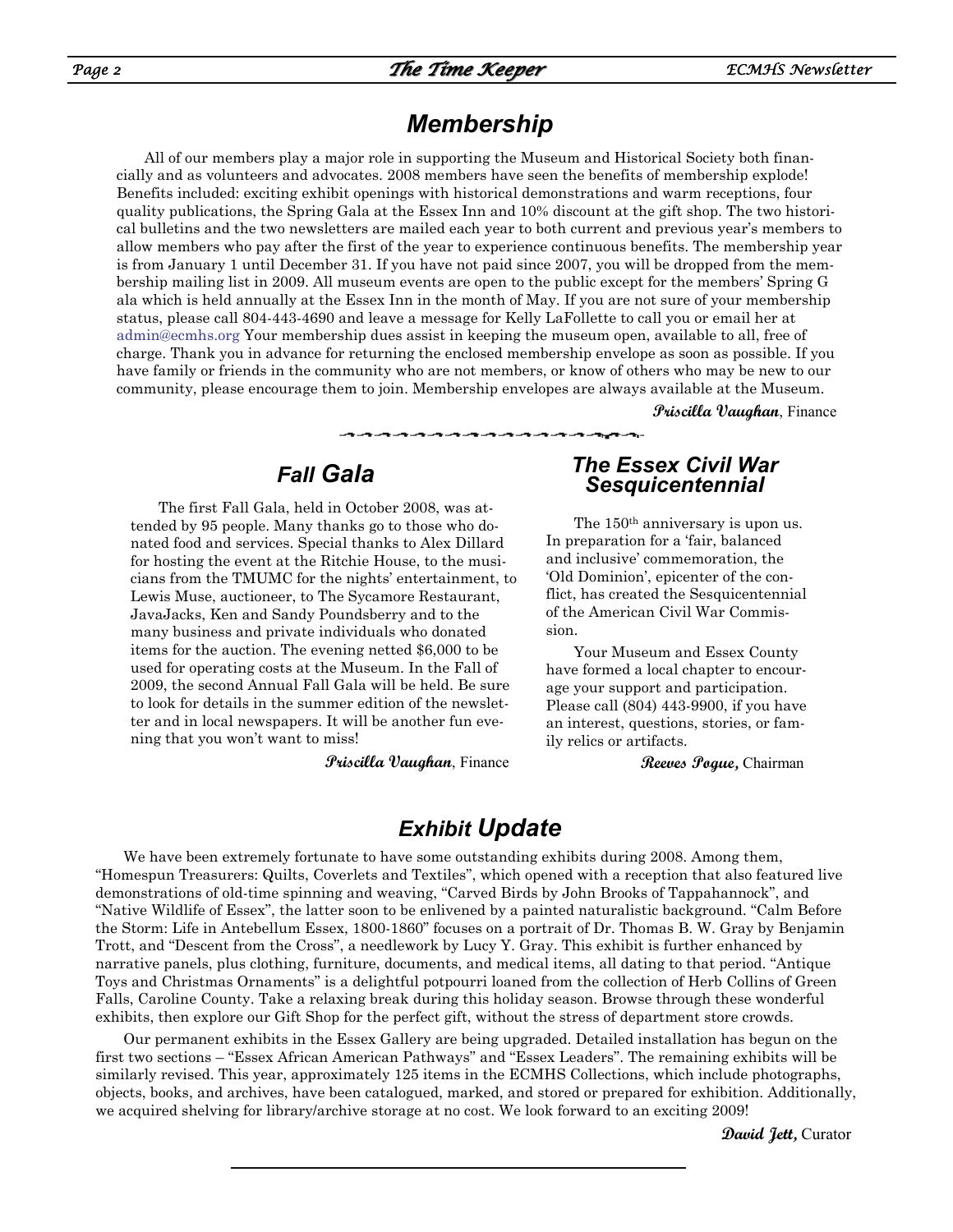#### *Docents*

To visitors and the general public, our docents ARE the Essex County Museum and Historical Society, and they continue to do a superb job. The Museum is very proud of the 37 docents who staff, on a regularly assigned shift, and the seven substitutes who are available when needed.

We recently held a refresher orientation to review docent duties and present an overview of what the curator, education services, and gift shop committees do.

Catherine and Maurice Carpenter, long-time Docents and supporters, have been obliged to leave us due to health issues. Our sincere best wishes for a speedy and complete recovery to Catherine.

Being a ECMHS Docent is one of the most worthwhile volunteer opportunities you can undertake for your community...and offers the added benefit of learning more of the history of Essex County. Think about making this one of your New Year's Resolutions!

#### *Gift Shop News*

*HO! HO! HO!* Christmas has arrived at the gift shop! We've worked hard to add new stock for exciting shopping choices. Look for food items like soup mixes, bread and scone mixes, salsa's, a 'to-die-for' Bloody Mary Mix and gift baskets filled with goodies from the shop.

Browse our shelves for just the right gift for family and friends, especially historical toys that are perfect for stocking stuffers. Find historic books, research books, maps, historical fiction, and beautiful "coffee table" books like "Treasures of Virginia" (of which we are one!). We've added new books, some by local authors. ECMHS published two new books in 2008 by local authors:

*To The Color*, Compiled by Anita and Gordon Harrower

*Memoirs of Ivy Wood Hunt (1874- 1962)*, one-time resident of Southland at Bowler's Wharf.

There are so many items at terrific sale prices; you can do all of your Christmas shopping in one stop!

**Gift Shop Committee** 

**Diane Kean,** Docents ومراومه ومراومه ومراومه ومراومه ومراوم

### *High Tea*

If you've never been to 'High Tea' at the Ritz in London, you have the chance now! Experience the warmth and enjoyment of just such an event, with all the trimmings. Hosted by ECMHS and catered by Mimi McComb of Java Jacks fame, there will be guest speakers and a presentation on different teas and their origin. Members of the Rappahannock Colonial Heritage Society, Inc. of Fredericksburg will serve as host/hostess for each table, and entertain with period dance and song. Please join us for a step back in history. The only thing missing will be Queen Victoria herself!

> When: Saturday, March 14, 2009 Where: St. Margaret's Dining Hall Water Lane Tappahannock, VA Time: 12 noon-2:30 pm Price: \$35 p/p (age 16 & up) Door Prizes Party Attire Requested Advance reservation and payment required Checks payable to: ECMHS POB 404 Tappahannock, VA 22560 Please call (804) 493-4690 by March 1, 2009.

### *Outreach Programs*

We ended the year providing educational lessons and programs to 639 students. Half of these were part of our outreach commitment to visit other locations, and half were presented in-house. Currently there are twelve lessons, all of which support SOL requirements, and are available to the various grade levels. All have associated visual aids, and most have hands-on activities. We also provide take-home packages to each teacher for classroom follow-up work.

Further, as members of the Northern Neck Tourism Council, we broaden our presence through participation in their 'Museums on the Go' educational program. We look forward to continued success in these stimulating endeavors.

**Joan Moore**, Director



You might try these Ginger Biscuits\* at your teatime.

> 8 oz self-rising flour 4 oz stick margarine or butter 1 tsp bicarbonate of soda 1 level tsp ground ginger 4 oz granulated sugar 2 good tbsp Light Karo Syrup

Grease baking pans. Set oven to 375°F. Cut margarine (or butter) into flour, add ground ginger and bicarbonate of soda. Add sugar and warmed syrup. Mix well to a stiff consistency. With floured hands, roll into balls the size of a walnut. Place on baking pans allowing room to spread, and flatten each ball with a fork. Bake for 10 minutes. Remove from pans while hot and place on cooling racks.

\*Sweet or Savoury Cookies (Adapted from an English recipe.)